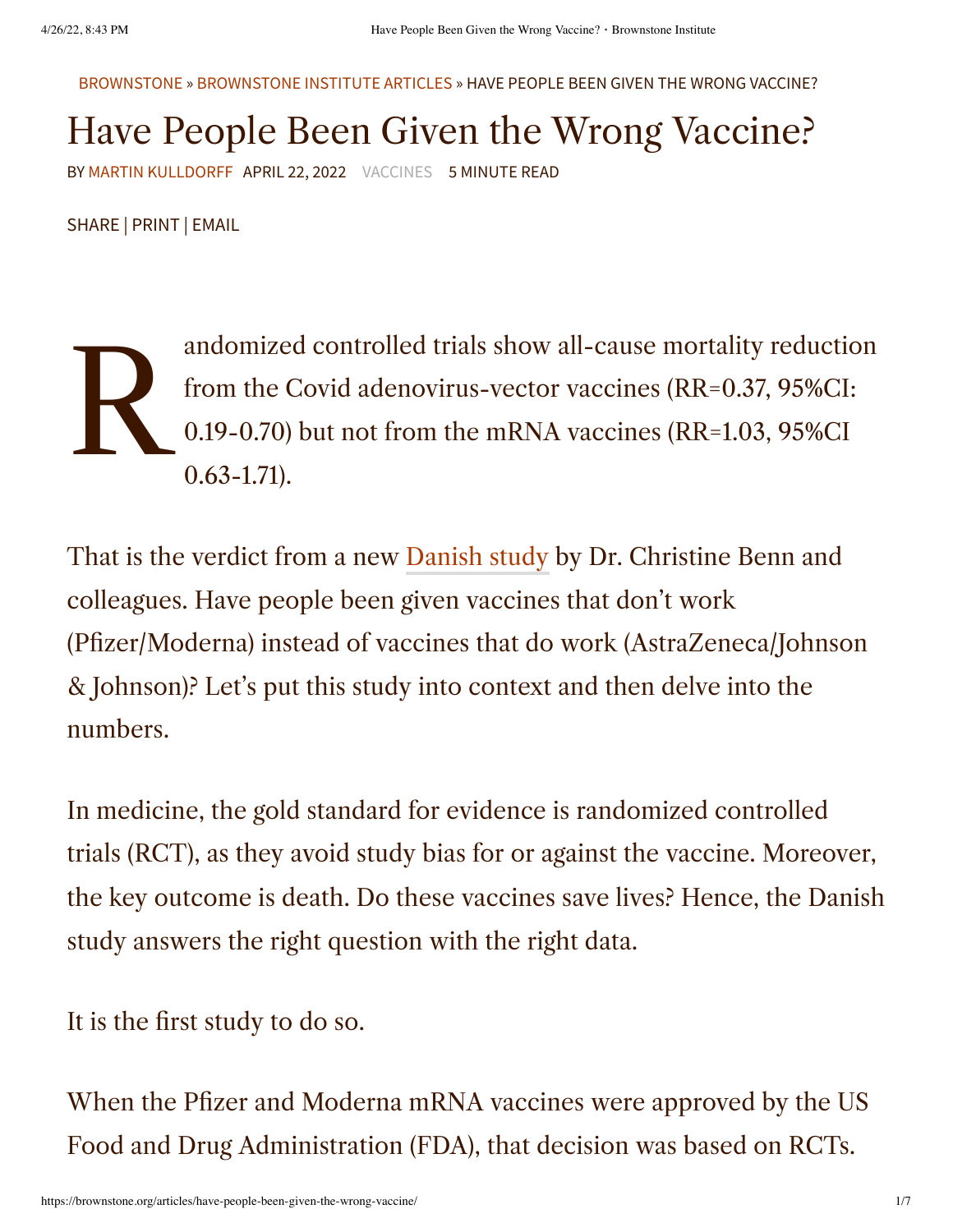The RCTs submitted to the FDA showed that the vaccines reduce symptomatic Covid infections. By recruiting mostly younger and middleaged adults, who are unlikely to die from Covid no matter what, the studies were not designed to determine whether the vaccines also reduce mortality.

That was assumed as a corollary, although it may or may not be true. Neither were the RCTs designed to determine whether the vaccines reduce transmission, but that is a different story for another time.

The vaccines were developed for Covid, but to properly evaluate a vaccine, we must look at non-Covid deaths as well. Are there unintended adverse reactions leading to death? We do not want a vaccine that saves the lives of some people but kills an equal number of other people. There may also be unintended benefits, such as [incidental protection](https://pubmed.ncbi.nlm.nih.gov/32645296/) against other infections. For a fair comparison, that should also be part of the equation.

While each individual RCT was unable to determine whether the Covid vaccine reduced mortality, the RCTs recorded all deaths, and to increase sample size, the Danish study pooled multiple RCTs. There are two different types of Covid vaccines, adenovirus-vector vaccines (AstraZeneca, Johnson & Johnson, Sputnik) and mRNA vaccines (Pfizer and Moderna), and they did one pooled analysis for each type. Here are the results: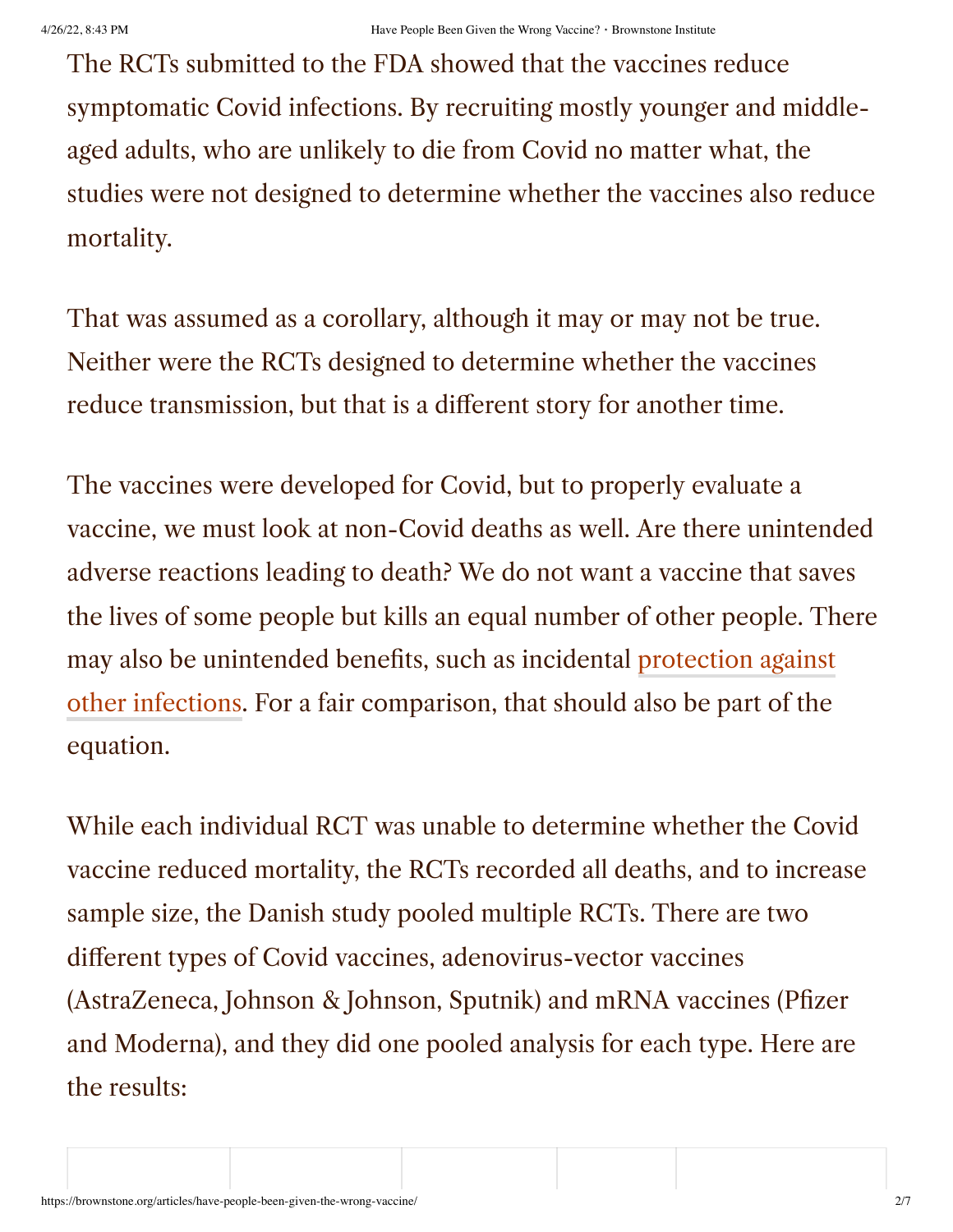4/26/22, 8:43 PM **Have People Been Given the Wrong Vaccine?**  $\cdot$  Brownstone Institute

| Vaccine Type          | Deaths/<br>Vaccinated | Deaths / Controls | <b>Relative Risk</b> | 95% Confidence Interval |
|-----------------------|-----------------------|-------------------|----------------------|-------------------------|
| Adenovirus-<br>vector | 16/72138              | 30/50026          | 0.37                 | $0.19 - 0.70$           |
| <b>mRNA</b>           | 31/37110              | 30 / 37083        | 1.03                 | $0.63 - 1.71$           |

There is clear evidence that the adenovirus-vector vaccines reduced mortality. For every 100 deaths in the unvaccinated, there are only 37 deaths among the vaccinated, with a 95% confidence interval of 19 to 70 deaths. This result comes from five different RCTs for three different vaccines, but it is primarily driven by the AstraZeneca and Johnson & Johnson vaccines.

For the mRNA vaccines, on the other hand, there was no evidence of a mortality reduction. For every 100 deaths among the unvaccinated, there are 103 deaths among the vaccinated, with a 95% confidence interval of 63 to 171 deaths. That is, the mRNA vaccines may reduce mortality a little bit, or they may increase it; we do not know. The Pfizer and Moderna vaccines contributed equally to this result, so there is no evidence that one is better or worse than the other.

While all-cause mortality is what matters for public health, there is scientific interest in knowing how the different vaccines affect different types of mortality. The Danish scientists contacted RCT investigators to get information on whether each death was due to Covid, cardiovascular disease, accidents, or other causes.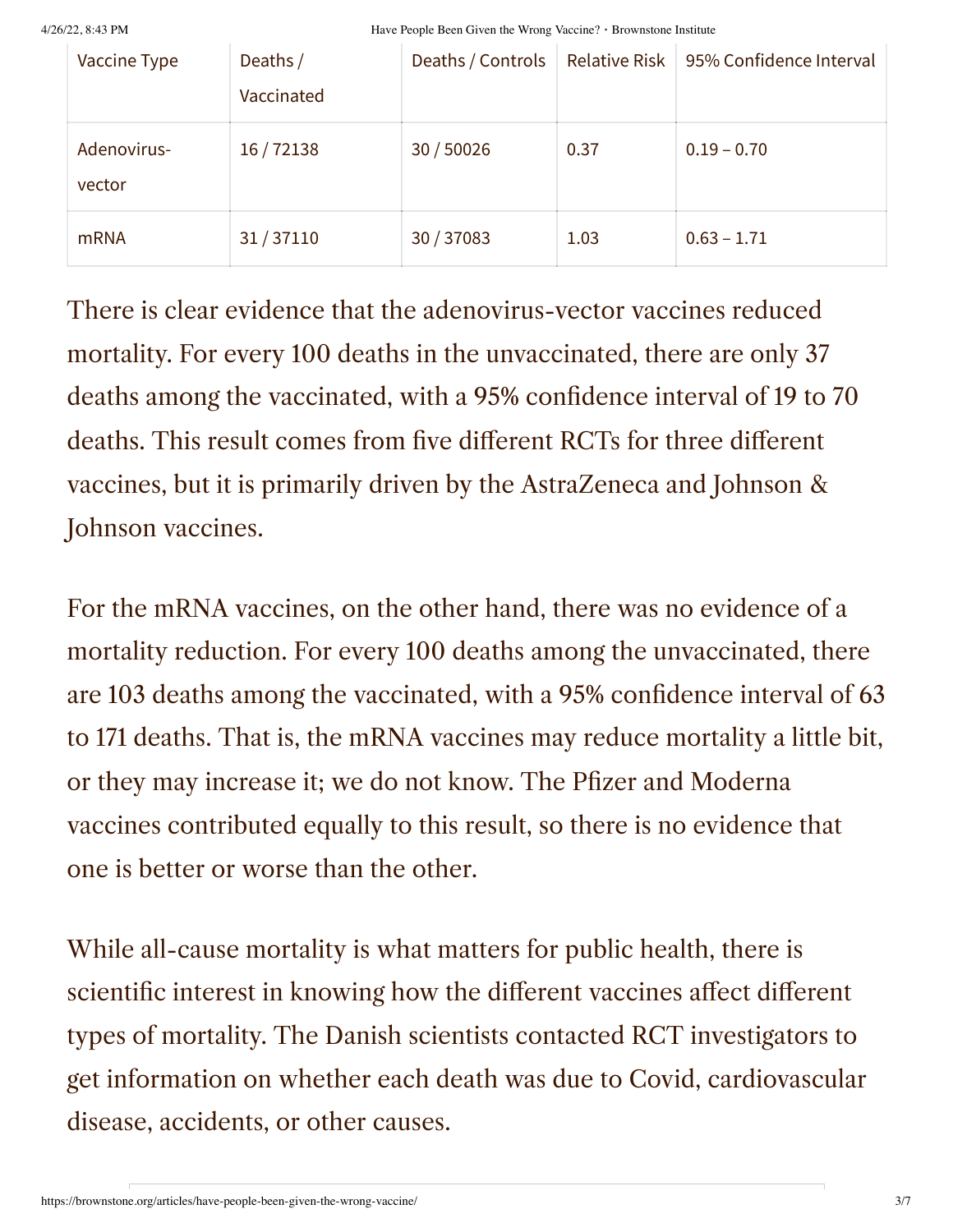| <b>Subscribe to Brownstone for More News</b> |                             |
|----------------------------------------------|-----------------------------|
| First name                                   | Last name                   |
| Email                                        |                             |
| I am human                                   | hCaptcha<br>Privacy - Terms |
|                                              | <b>SUBSCRIBE</b>            |

For the mRNA vaccines, there was a reduction in Covid deaths but an increase in cardiovascular deaths, but neither was statistically significant. So, either result could be due to random chance. Alternatively, the vaccines may reduce the risk for Covid deaths while increasing the risk for cardiovascular deaths. We do not know, and Pfizer and Moderna did not design the RCTs to let us know.

For the adenovirus-vector vaccines, there were statistically significant decreases in both Covid and cardiovascular deaths, unlikely to be due to chance. There was a slight decrease in other deaths, which may be due to chance.

The strength of the Danish study is that it is based on randomized controlled trials. The primary weakness is that the follow-up time is short. This is because the manufacturers ended the clinical trials prematurely, after the vaccines received emergency use authorization.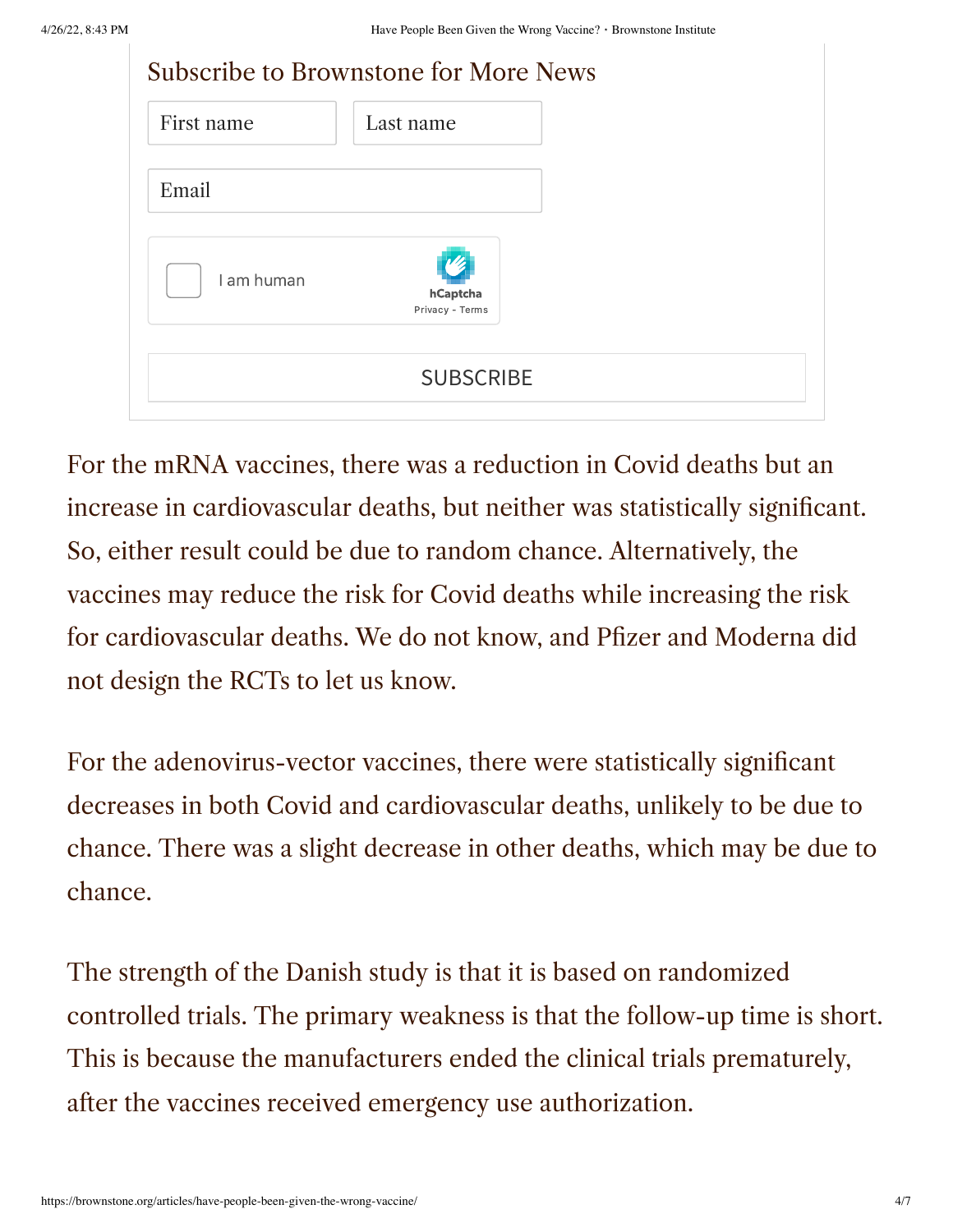Another weakness is that the data does not allow us to determine how these results may differ by age. While anyone can get infected, there is more than a [thousand-fold difference](https://www.linkedin.com/pulse/covid-19-counter-measures-should-age-specific-martin-kulldorff/) in the risk of dying from Covid between the old and the young.

Are the vaccines primarily reducing deaths in older people? That is a reasonable guess. What about younger people? We don't know. This is not the fault of the Danish investigators. They have done a brilliant job extracting as much information as possible from the industry-sponsored RCTs.

Some may criticize the Danish study for not yet being peer-reviewed, but it has been. It was peer-reviewed by me and several colleagues, and all of us have decades of experience with these types of studies. That it has not yet been peer-reviewed by anonymous journal reviewers is inconsequential.

The mRNA vaccines were approved based on a reduction in symptomatic infections instead of mortality. That Pfizer and Moderna did not design their RCTs to determine whether the vaccines reduced mortality is inexcusable, as they could easily have done so.

That the FDA still approved them for emergency use is understandable. Many older Americans were dying from Covid, and they had to base the decision on whatever information was available at the time.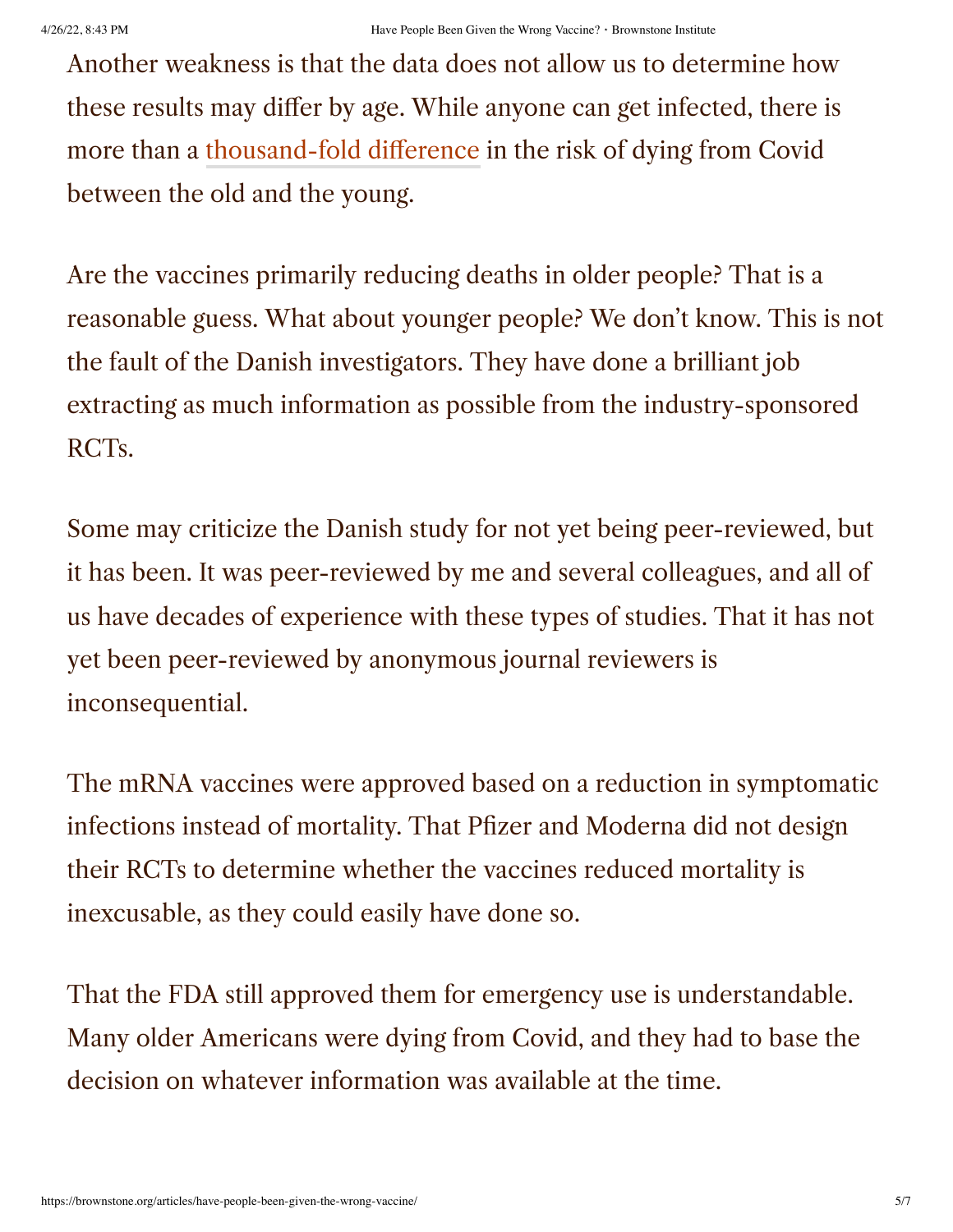Now we know more. If Pfizer and Moderna want to continue to sell these vaccines, we should demand that they conduct a proper randomized clinical trial that proves that the vaccines reduce mortality.

Equally important, the government, corporations and universities should stop mandating vaccines when randomized controlled trials show a null result for mortality.

## Author



[Martin Kulldorff](https://brownstone.org/author/martin-kulldorff/)

Martin Kulldorff, Senior Scholar of Brownstone Institute, is an epidemiologist and biostatistician specializing in infectious disease outbreaks and vaccine safety. He is the developer of Free SaTScan, TreeScan, and RSequential software. Most recently, he was professor at the Harvard Medical School for ten years. Co-Author of the Great Barrington Declaration. [kulldorff@brownstone.org](mailto:kulldorff@brownstone.org)

[READ MORE](https://brownstone.org/author/martin-kulldorff/) X